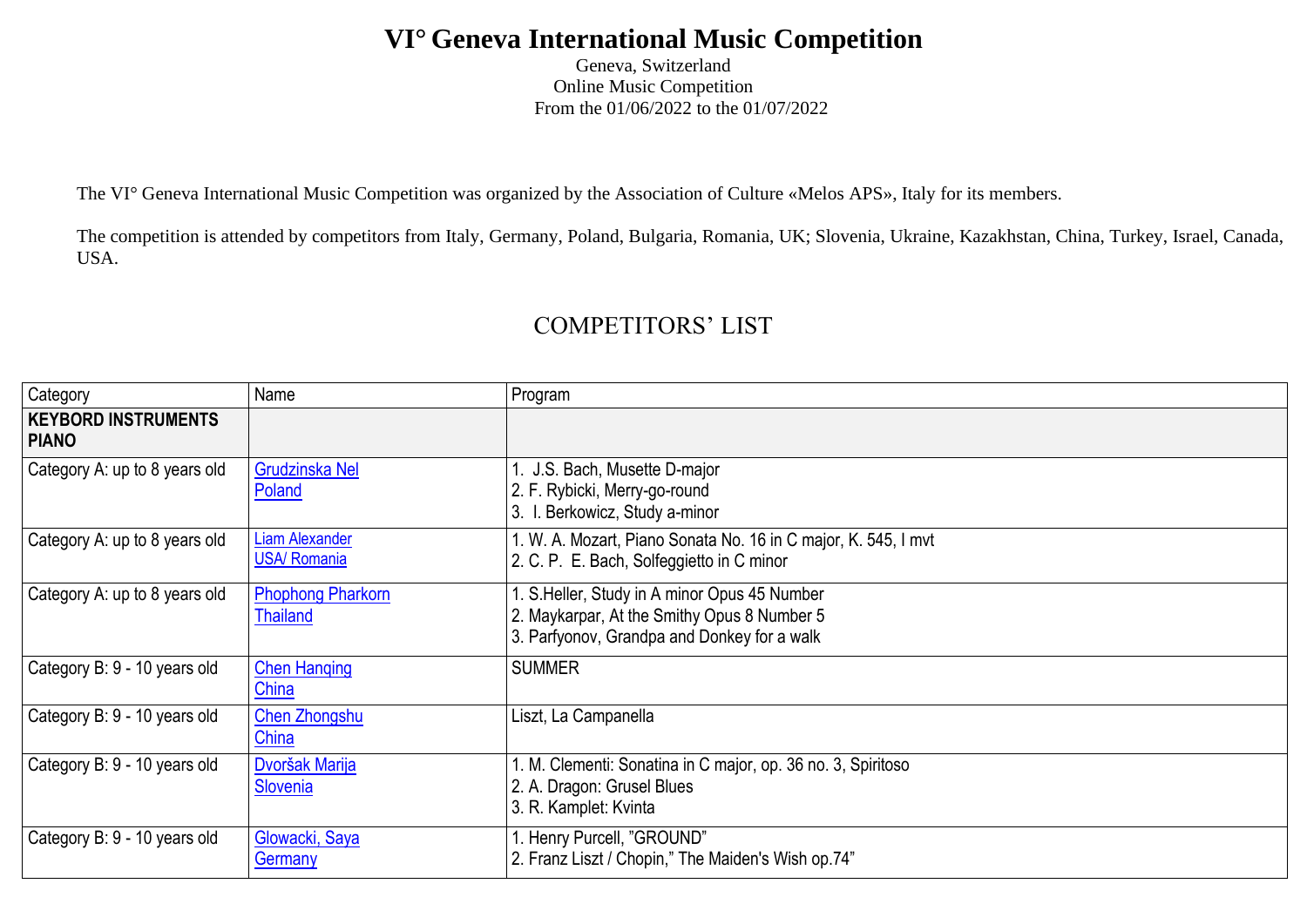| Category B: 9 - 10 years old  | <b>Phophong Pharphum</b><br><b>Thailand</b> | 1. P.I. Tchaikovsky, Russian dance<br>2. Carl Koelling, Hungary Rapsodie Mignonne Opus 410                                                                                                                                                        |
|-------------------------------|---------------------------------------------|---------------------------------------------------------------------------------------------------------------------------------------------------------------------------------------------------------------------------------------------------|
| Category C: 11 - 12 years old | <b>Bondarchuk Ivan</b><br><b>Ukraine</b>    | M. Toropova - "Romance"                                                                                                                                                                                                                           |
| Category C: 11 - 12 years old | <b>Caliciuri Angela</b><br><b>Italy</b>     | 1.W.A. Mozart Sonata No.7 in Do maggiore K309 (1° parte);<br>2. F. Mendelssohn Romanza senza parole in Fa diesis minore Op.67 No.2;<br>3. C. Czerny Étude Op.299 No.18                                                                            |
| Category C: 11 - 12 years old | <b>Choi Maximus</b><br><b>USA</b>           | Cyril Scott, from 2 Pierrot Pieces No.1 Lento                                                                                                                                                                                                     |
| Category C: 11 - 12 years old | <b>Gandurov Bojidar</b><br><b>Bulgaria</b>  | E.Grieg, Lyric Pieces Book V, Op.54, 3 March of the Trolls                                                                                                                                                                                        |
| Category C: 11 - 12 years old | <b>Gui Chengpei</b><br><b>China/Poland</b>  | 1. F. Chopin Nocturne in c-sharp minor no.20 op.posth<br>2. F. Chopin Impromptu in c-sharp minor no.4                                                                                                                                             |
| Category C: 11 - 12 years old | Sirawan Sangsananan<br><b>Thailand</b>      | Chopin Scherzo no.2 Op.31                                                                                                                                                                                                                         |
| Category C: 11 - 12 years old | <b>Yakovlev Lev</b><br><b>Kazakhstan</b>    | 1. I.S. Bach. Two-part invention C-dur<br>2. D.B. Kabalevsky. Prelude op. 38 No. 8 fis-moll.<br>3. I. Sibelius. Etude op.76 No. 2 a-moll.<br>4. P.I. Tchaikovsky. "March, Song of the Lark" from the cycle "The Seasons".                         |
| Category D: 13 - 14 years old | <b>Cismaru Alex</b><br>Canada               | F. Chopin, Waltz in F Major, Op. 34 No. 3                                                                                                                                                                                                         |
| Category D: 13 - 14 years old | Colonna-Kasjan Daniel<br>Poland             | 1. F. Liszt, 2 Études de Concert, S. 145 - No.1 Waldesrauschen<br>2. S. Prokofiev - Romeo and Juliet Op 75 No.8 Mercutio                                                                                                                          |
| Category D: 13 - 14 years old | Yanchuk, Kseniya<br>Germany                 | 1. O. Plotnikov - Adieu, Frederic<br>2. E. Sollima - Toccata 1951                                                                                                                                                                                 |
| Category E: 15 - 17 years old | <b>Gutseriev Adam</b><br><b>Cyprus</b>      | 1. F. Chjopin, Étude Op. 10, No. 12 in C minor<br>2. S. Rrachmaninov, Etude-tableau op.33 No.9                                                                                                                                                    |
| Category E: 15 - 17 years old | Ma, Hongyu<br><b>USA</b>                    | F. Chopin, Etude Op 10 No 3                                                                                                                                                                                                                       |
| Category E: 15 - 17 years old | Pedersoli Amir<br><u>UK</u>                 | L. V. Beethoven, Sonata NO.14 Moonlight - 1st and 3rd Mvt                                                                                                                                                                                         |
| Category E: 15 - 17 years old | <b>Pulnik Jagoda</b><br>Poland              | 1. J.S. Bach, Prelude and Fuge E minor WTK I BWV 856<br>2. M. Clementi, Sonate Fis minor op. 26 no. 2, 1mvt<br>3. A. Tansman, 11 miniatures from vingt pieces faciles sur des meledies populaires polonaises a Ignacy Jan<br>Paderewski for piano |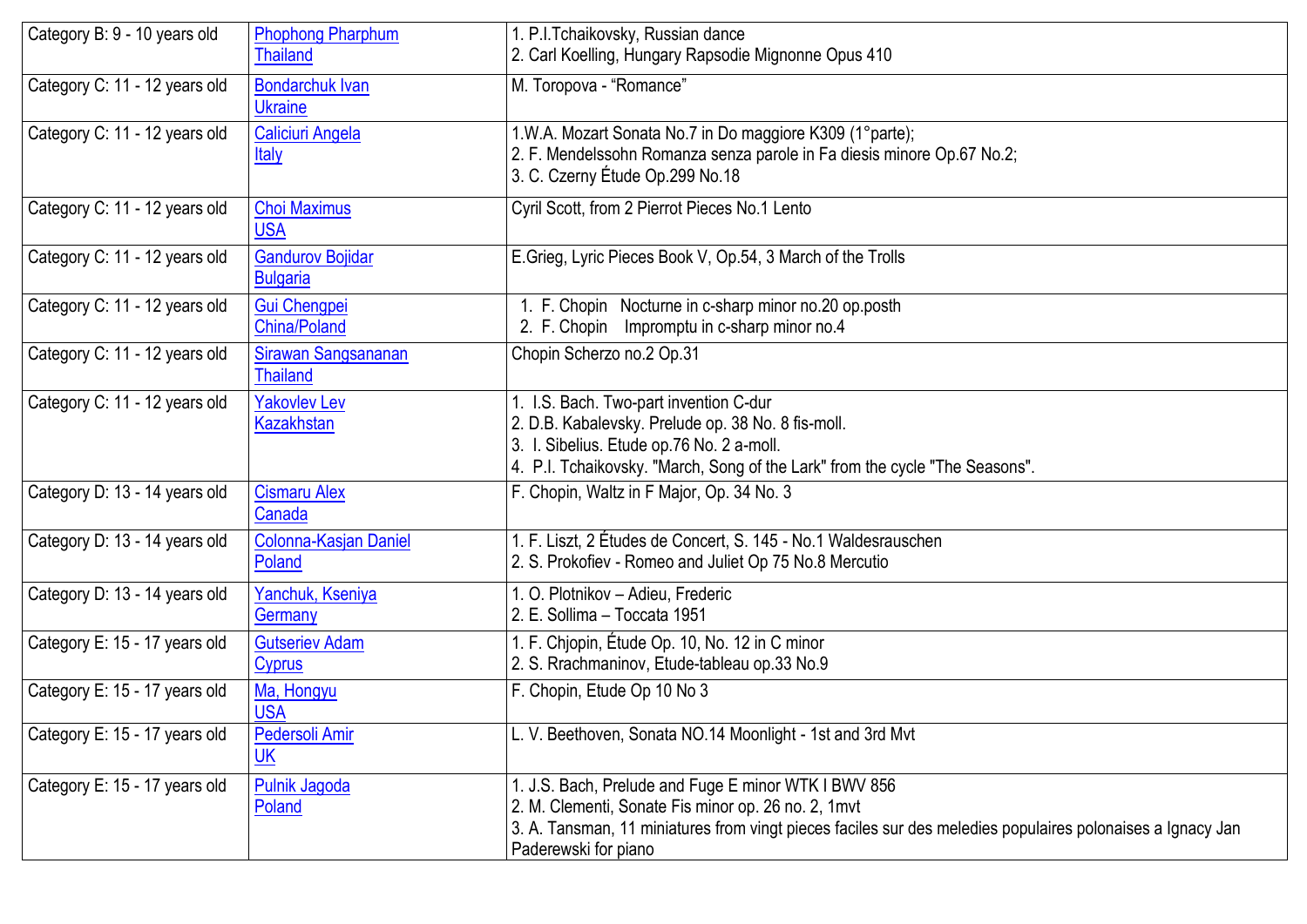| Category E: 15 - 17 years old                     | Yıldırım İbrahim<br><b>Turkey</b>           | Franz List - Liebestraum No.3                                                                                                                                                                        |
|---------------------------------------------------|---------------------------------------------|------------------------------------------------------------------------------------------------------------------------------------------------------------------------------------------------------|
| Category E: 15 - 17 years old                     | <b>Zheng Oliver</b><br><b>USA</b>           | Beethoven Hammerklavier Sonata Op. 106, 1mvt                                                                                                                                                         |
| Category E: 15 - 17 years old                     | <b>Dimmig Elena</b><br>Germany              | 1. W.A. Mozart, Piano Sonata No. 10 in C Major, op.6 n. 1, KV. 330/300h: II. Andante cantabile<br>2. S. Rachmaninoff "Etude-tauebleux" g-moll op.33 n.8                                              |
| <b>DUO</b><br>Category E: 15 - 17 years old       | Oliver Chan - Skyler Chan<br><b>USA</b>     | Kapustin Sinfonietta Op.49, I Overture                                                                                                                                                               |
| Category F: 18 - 20 years old                     | Gałka Dominika<br>Poland                    | 1. F. Chopin, Etude c-moll op. 10 nr 12<br>2. F.Chopin, Scherzo h-moll op. 20                                                                                                                        |
| Category G: 21 - 27 years old                     | <b>Wang Yang</b><br>China                   | 1. J. S. Bach, Prelude&Fugue No.9 in E Major, BWV854<br>2. F. Liszt, Zwei konzertetüden, S145 "Waldesrauschen"                                                                                       |
| Category H: from 28 years old                     | <b>Bartash Antonina</b><br><b>Ukraine</b>   | F.Lay, "Love Story"                                                                                                                                                                                  |
| Category H: from 28 years old                     | Li Jia<br>China                             | 1. Lizst tracedental etude No.1, 2. D. scarlati sonata k96<br>3. A. Molina-Makhalita (1948, 4 F. Schubert Wanderer fantas, 3 mvt                                                                     |
| Category H: from 28 years old                     | <b>Ripa Gabriele</b><br><b>Italy</b>        | Leopold Godowsky: JAVA SUITE (Excerpts)<br>1. Gamelan (I)2. The Bromo Volcano and the Sand Sea at Daybreak (VI)<br>3. Three Dances (VII)                                                             |
| <b>ACCORDION</b><br>Category D: 13 - 14 years old | <b>JOZEFÍK FILIP</b><br>Slovakia            | 1. Jean Francois Dandrieu: Faith's 2. Miroslav Košnár: Harlequin<br>3. Hen Rebane: Evening Flamenco 4. Vladimír Vlasov: Favorite Show<br>5. Domenico Scarlatti: Gavota 6. Samuel Raška: Metal Brutal |
| <b>ORGAN</b><br>Category H: from 28 years old     | Fruscella Maria Simona<br>Italy             | 1. J.S.Bach (1685 - 1750) Trio super "Herr Jesu Christ, dich zu uns wend" BWV 655<br>2. G. Frescobaldi (1583 - 1643) Canzon dopo l'Epistola (Messa della Madonna)                                    |
| <b>STRINGS</b><br><b>VIOLIN</b>                   |                                             |                                                                                                                                                                                                      |
| Category A: up to 8 years old                     | <b>Liam Alexander</b><br><b>USA/Romania</b> | 1. C. - A. de Bériot, Violin Concerto No. 9 in A minor, Op. 104, I. Allegro maestoso<br>2. W. A. Mozart, Rondo (KV 331), Alla turca                                                                  |
| Category B: 9 - 10 years old                      | <b>Kurowska Kornelia</b><br>Poland          | 1. O. Rieding, Koncert H-moll ok. 35, cz I<br>2. J.Stasica, 6 wariacji na temat "Panie Janie"                                                                                                        |
| Category C: 11 - 12 years old                     | <b>Dudek Julita</b><br>Poland               | 1. A. Vivaldi, "Concerto in A minor Op 3 No 6"<br>2. G. Ellerton, "Tarnatella"                                                                                                                       |
| Category D: 13 - 14 years old                     | Roman Iustin-Alexandru<br>Romania           | H. Wieniawski, Polonaise Brillante A Maj. Op. 21                                                                                                                                                     |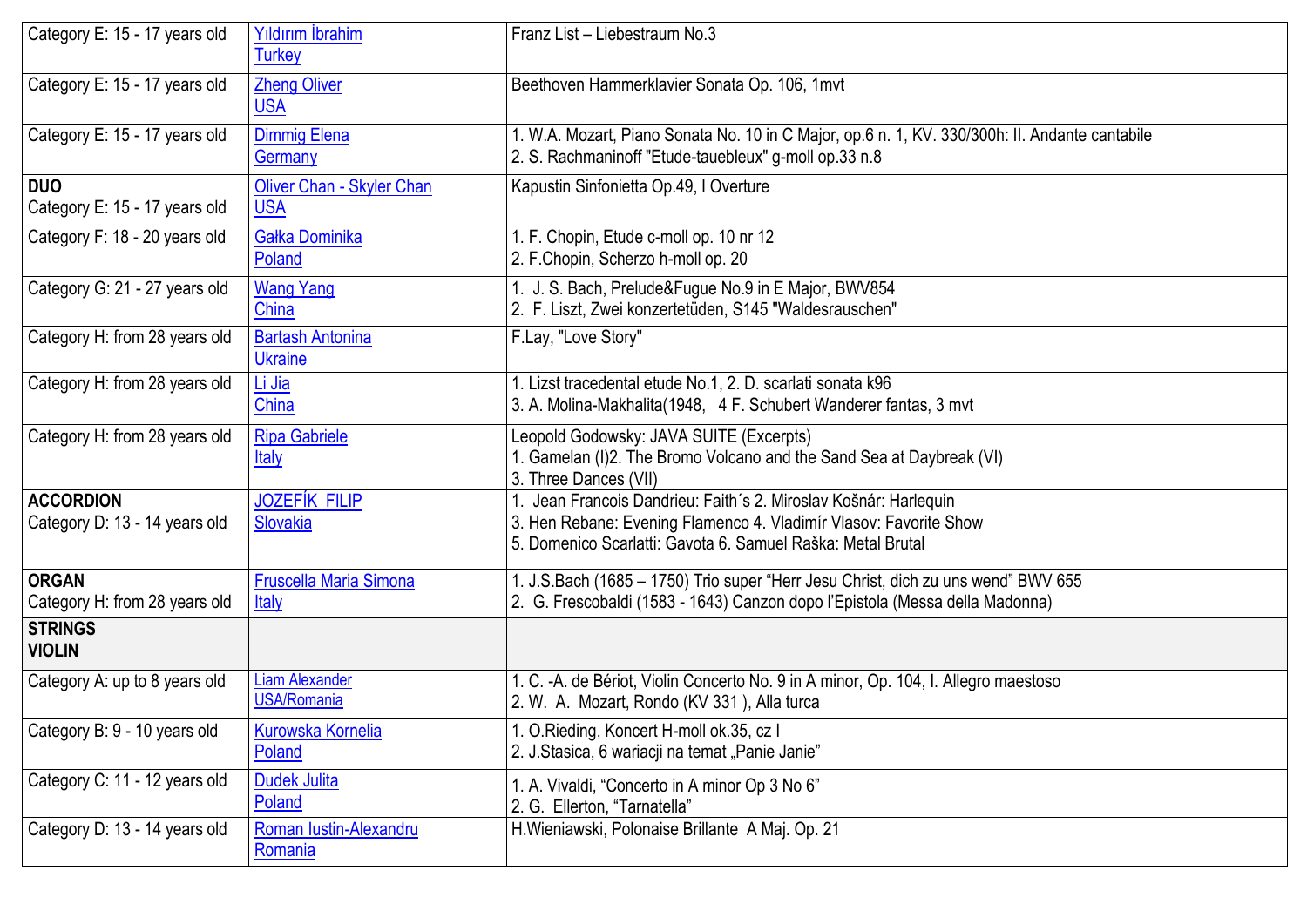| Category D: 13 - 14 years old | <b>Tian Yuanyiran</b><br>China    | Bruch, Violin Concerto No. 1 in G minor, Op. 26, I. Vorspiel: Allegro moderato                                                          |
|-------------------------------|-----------------------------------|-----------------------------------------------------------------------------------------------------------------------------------------|
| Category D: 13 - 14 years old | <b>Wang Lucas</b><br><b>USA</b>   | W. A. Mozart, Violin Concerto No. 1 mvt 1                                                                                               |
| Category D: 13 - 14 years old | Wojciechowska Oriana<br>Poland    | H. Wieniawski, Violin Concerto No. 2 in D minor, Op. 22. Mov. I: Allegro moderato                                                       |
| Category D: 13 - 14 years old | <b>Zhang Shiyu</b><br>China       | 1. H. Wieniawski, An étude Op. 10, "L'Ecole Moderne", No. 5, Alla Saltarella<br>2. J.S. Bach, Partita III BWV1006, 3 Gavotte en Rondeau |
| Category E: 15 - 17 years old | Dmowski Daniel<br>Poland          | 1. H. Wieniawski, Capriccio No 5<br>2. Saltarella L ecole Moderne op 10                                                                 |
| Category E: 15 - 17 years old | <b>Huang Lyu</b><br>China         | J. S. Bach, Sonata for Violin Solo No. 3 in C Major, BWV 1005 III. Largo                                                                |
| Category E: 15 - 17 years old | Kościukiewicz Julia<br>Poland     | F. Mendelssohn, Concerto e-minor op.64: III. Allegretto non troppo - Allegro molto<br>vivace                                            |
| Category E: 15 - 17 years old | <b>Stasiak Matylda</b><br>Poland  | G. Bacewicz - Polish Caprice<br>P. Tchaikovsky - Meditation in D minor, Op. 42, No. 1                                                   |
| Category E: 15 - 17 years old | Vasilenko Sofya<br>Poland         | H. Wieniawski Polonez D-dur                                                                                                             |
| Category E: 15 - 17 years old | <b>Wang Yunong</b><br>China       | Felix Mendelssohn - Violin Concerto in E minor, Op. 64 - I. Allegro molto Appassionato                                                  |
| Category F: 18 - 20 years old | <b>Dziedzic Wiktor</b><br>Poland  | B.Bartók, Sonata for Solo Violin Sz. 117 BB 124 - I mvt. Tempo di ciaccona                                                              |
| Category F: 18 - 20 years old | Ignatowska Izabela<br>Poland      | S. Prokofiev, Violin Concerto op. 19 no. 1 in D major: 1 mvt                                                                            |
| Category F: 18 - 20 years old | Jia Guo<br>China                  | Wieniawski-Fantasia on Themes from 'Faust' Op.20                                                                                        |
| Category G: 21 - 27 years old | <b>Turkiewicz Jan</b><br>Poland   | 1. W. A. Mozart, Violin Concerto in A major KV 219 1st movement<br>2. N. Paganini, Caprice no. 14 op. 1                                 |
| <b>VIOLA</b>                  |                                   |                                                                                                                                         |
| Category C: 11 - 12 years old | Lien, Evangeline<br><b>USA</b>    | C.Stamitz Viola Concerto Op.1, I. Allegro non troppo                                                                                    |
| Category E: 15 - 17 years old | Schiopu Eleonora Maria<br>Romania | 1. Hoffmaister, Studiu NR.1<br>2. Hoffmaister Concert, 1 mvt.                                                                           |
| Category G: 21 - 27 years old | <b>Chi Yafang</b><br>China        | Reger, Suite No 1 I & IV                                                                                                                |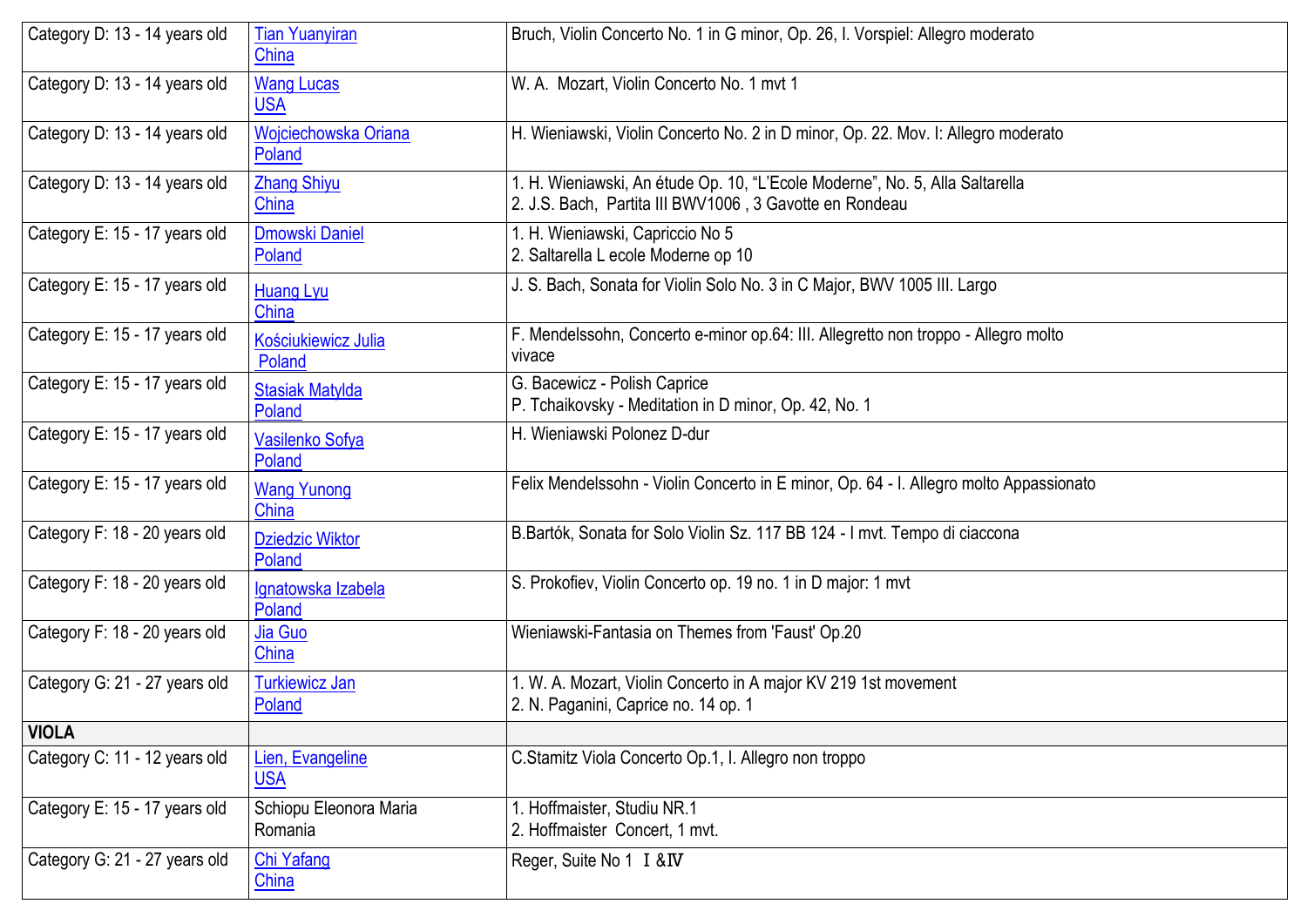| Category G: 21 - 27 years old                         | <b>Fan Futong</b><br>China                     | Rochberg sonata for viola and piano 1st mov                                                                                                                                                                                                                                                                                                                                                           |
|-------------------------------------------------------|------------------------------------------------|-------------------------------------------------------------------------------------------------------------------------------------------------------------------------------------------------------------------------------------------------------------------------------------------------------------------------------------------------------------------------------------------------------|
| <b>VIOLONCELLO</b>                                    |                                                |                                                                                                                                                                                                                                                                                                                                                                                                       |
| Category B: 9 - 10 years old                          | Martuszerwski Konrad<br>Poland                 | M. Gąsieniec 'Taniec hiszpański', W. Squire 'Tarntella' op. 23                                                                                                                                                                                                                                                                                                                                        |
| Category G: 21 - 27 years old                         | Dali Gutserieva<br>Cyprus                      | Gabriel Fauré, Élégie                                                                                                                                                                                                                                                                                                                                                                                 |
| <b>DOUBLE BASS</b><br>Category C: 11 - 12 years old   | <b>Falvella Michele Giulio</b><br><u>Italy</u> | Cimador, Concerto in G Major, 1 mov.                                                                                                                                                                                                                                                                                                                                                                  |
| <b>CHAMBER MUSIC</b><br>Category C: 11 - 12 years old | <b>TRIO</b><br>Poland                          | . oprac. M. Baraniuk, Żwirek i Muchomorek<br>2.K. A. Lopez, oprac. M. Baraniuk, Remember me                                                                                                                                                                                                                                                                                                           |
| <b>CHAMBER MUSIC</b><br>Category C: 11 - 12 years old | <b>GC Duo</b><br>China                         | J. S. Bach, Zweistimmige Inventionen BWV772-786                                                                                                                                                                                                                                                                                                                                                       |
| <b>CHAMBER MUSIC</b><br>Category E: 15 - 17 years old | <b>Fly Piano Trio</b><br>China                 | W. A. Mozart, Trio in B flat major K502 first movement                                                                                                                                                                                                                                                                                                                                                |
| <b>CHAMBER MUSIC</b><br>Category G: 21 - 27 years old | <b>Heng quartet</b><br>China                   | 1. D. Shostakovich, string quartet No.7 in F-sharp minor Op.108 III Allegro;<br>2. J. Haydn, string quartet Op.50 No.6 in D Major "the Frog" I Allegro                                                                                                                                                                                                                                                |
| <b>CHAMBER MUSIC</b><br>Category G: 21 - 27 years old | <b>Rydon string quartet</b><br>China           | J. Haydn, String Quartet, Op.33/3, 'The Bird': I. Allegro moderato II. Allegretto                                                                                                                                                                                                                                                                                                                     |
| <b>PLUCKED INSTRUMENTS</b>                            |                                                |                                                                                                                                                                                                                                                                                                                                                                                                       |
| <b>GUITAR</b>                                         |                                                |                                                                                                                                                                                                                                                                                                                                                                                                       |
| Category C: 11 - 12 years old                         | Dai Minbo<br>China                             | J. S. Bach, BWV997                                                                                                                                                                                                                                                                                                                                                                                    |
| Category D: 13 - 14 years old                         | Pinna Sebastiano<br><b>Italy</b>               | 1. Leo Brower (1939): Omaggio a Caturla (da Nuevos estudios sencillos)<br>2. Franco Cavallone (1957): Studio IV (da 10 Progressive Studies)<br>3.Angelo Gilardino (1941 - 2022): Saturno (da 20 studi facili)<br>4. Reginald Smith-Brindle (1917 – 2003). Little Barres (da Ten siple preludes)<br>5. Alexandre Tansman (1897 – 1986): Intermezzo (da Douze Pieces faciles pour guitare 1ere recueil) |
| Category H: from 28 years old                         | Di Matteo Marco<br><b>Italy</b>                | 1. Francisco Tarrega, "Preludio sobre un tema de Felix Mendelssohn "<br>2. Dionisio Aguado, "Introduction&Rondó op2 n.2"<br>3. Roland Dyens, "Fuoco (Libra Sonatine)"                                                                                                                                                                                                                                 |
| Category H: from 28 years old                         | <b>Fortunato Salvatore</b><br><u>Italy</u>     | 1. Fernando Sor, Gran Solo op.14<br>2. Augustine Barrios Mangoré, El ultimo tremolo                                                                                                                                                                                                                                                                                                                   |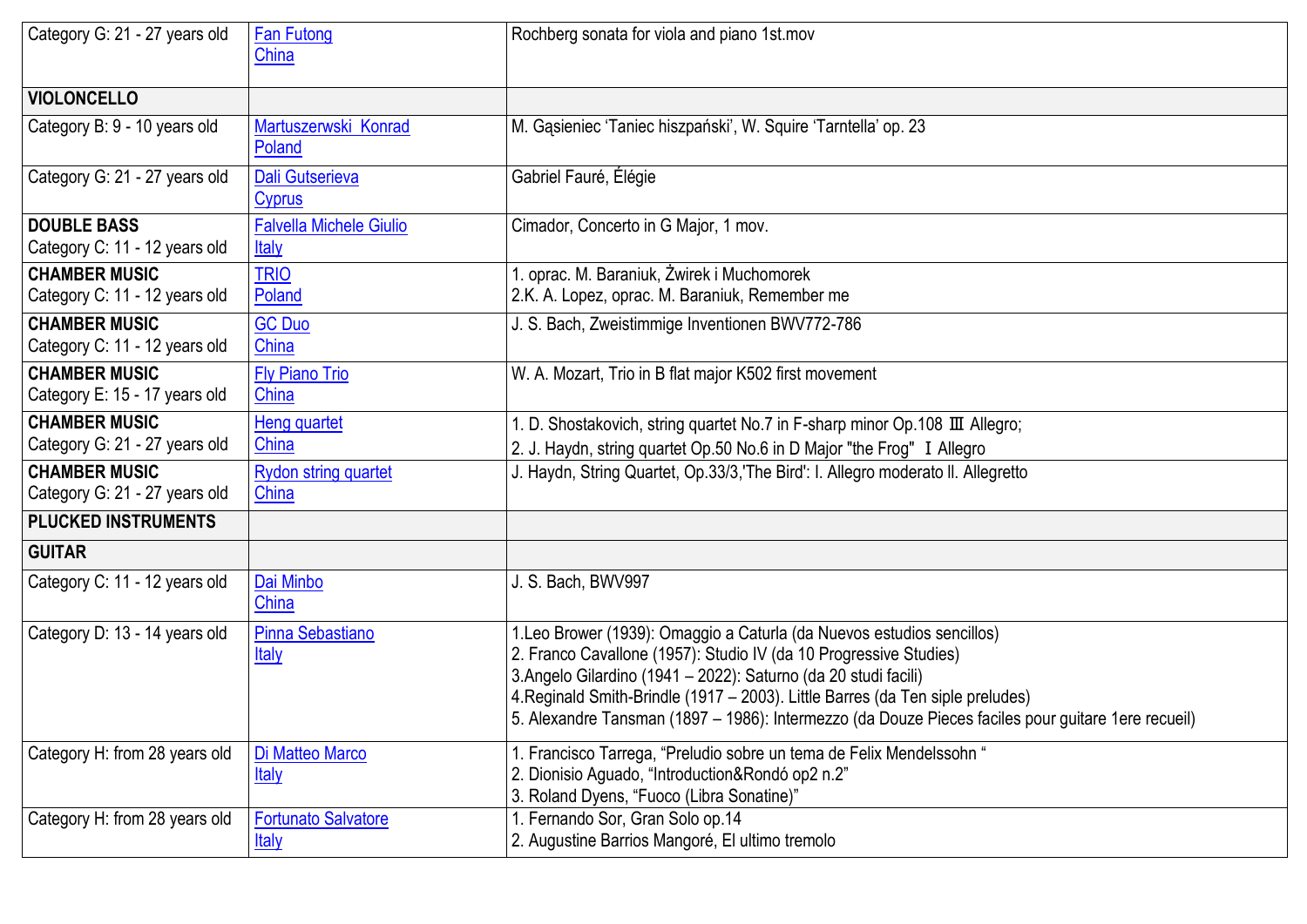| <b>CHAMBER MUSIC</b><br>Category G: 21 - 27 years old | <b>FAIRY GUITAR QUARTET</b><br>Italy                | 1. Leo Brouwer, Paesaje Cubano con Rumba<br>2. Eduardo Martin, Hasta Alicia Baila                                      |
|-------------------------------------------------------|-----------------------------------------------------|------------------------------------------------------------------------------------------------------------------------|
| <b>MANDOLINE</b><br>Category B: 9 - 10 years old      | <b>Rasin Eva</b><br><b>Israel</b>                   | 1. L. v. Beethoven, Sonatina c-moll per Mandolino e Cembalo,<br>2. Charles Gounod, Dance from ballet Walpurgis night   |
| <b>HARP</b><br>Category G: 21 - 27 years old          | <b>Yang Yuxi</b><br>China                           | Tailleferre Sona, Concerto in B flat, Op 4, No 6, HWV 294                                                              |
| <b>HARP DUO</b><br>Category G: 21 - 27 years old      | Gasparini Marietta - Nicolussi Anna<br><b>Italy</b> | JOHN THOMAS, Cambria (The Camp, The Lady of Sker, Over the Stone).                                                     |
| <b>WINDS</b><br><b>FLUTE</b>                          |                                                     |                                                                                                                        |
| <b>CLARINET</b>                                       |                                                     |                                                                                                                        |
| Category A: up to 8 years old                         | <b>Knurowski Wojciech</b><br>Poland                 | 1. W. A. Mozart, Walc<br>2. C. M. von Weber, The Song of The Shooters                                                  |
| Category C: 11 - 12 years old                         | <b>Pruchnik Julia</b><br>Poland                     | 1. H. R. Kent, Carnival of Venice - Fantasy with Variations"<br>2. L. Kurkiewicz 2 mvt, Etude for solo clarinet no. 26 |
| Category D: 13 - 14 years old                         | Chojecka Dominika<br>Poland                         | 1. H. R. Kent, Carnival of Venice - Fantasy with Variations"<br>2. L. Kurkiewicz 2 mvt. Etude for solo clarinet no. 9. |
| Category D: 13 - 14 years old                         | Kuźniar Jakub<br>Poland                             | 1. L. Kurkiewicz, 2 mvt, Etude for solo clarinet no. 9<br>2. H. R. Kent, Carnival of Venice - Fantasy with Variations" |
| Category D: 13 - 14 years old                         | Shinie Pasanya Wagaarachchi<br>Canada               | 1. C. Saint-Saens, Clarinet Sonata Op 167 i Allegretto<br>2. R. Hermann, Clarinet on the town.                         |
| Category F: 18 - 20 years old                         | <b>SHENG TIANSHUN</b><br>China                      | R. Schumann, Phantasiestucke Op.78                                                                                     |
| Category G: 21 - 27 years old                         | <b>Czachor Dominika</b><br>Poland                   | Bela Kovacs, Hommage a Gershwin                                                                                        |
| <b>Chamber Music</b><br>Category E: 15 - 17 years old | <b>Ensemble Dante</b><br>Italy                      | 1. G. Verd, i "Preludio" - Atto I dalla Traviata<br>2. S. Brusca, "Verdi goes to U.S.A"<br>3. A. Marque, z "Danzon 2   |
| <b>Chamber Music</b><br>Category G: 21 - 27 years old | <b>Buczek &amp; Chmiel Duo</b><br>Poland            | Artie Shaw, Clarinet Concerto                                                                                          |
| <b>FLUTE</b>                                          |                                                     |                                                                                                                        |
| Category A: up to 8 years old                         | <b>Dropek Alicja</b><br>Poland                      | 1. A. Corelli, Gavotte<br>2. L. Guglielmi, Wiśniowy sad (Cherry Orchard)                                               |
| <b>OBOE</b>                                           |                                                     |                                                                                                                        |
| Category B: 9 - 10 years old                          | <b>Potapczyk Marcelina</b><br>Poland                | A.Kluczarew, "Pieśń"                                                                                                   |